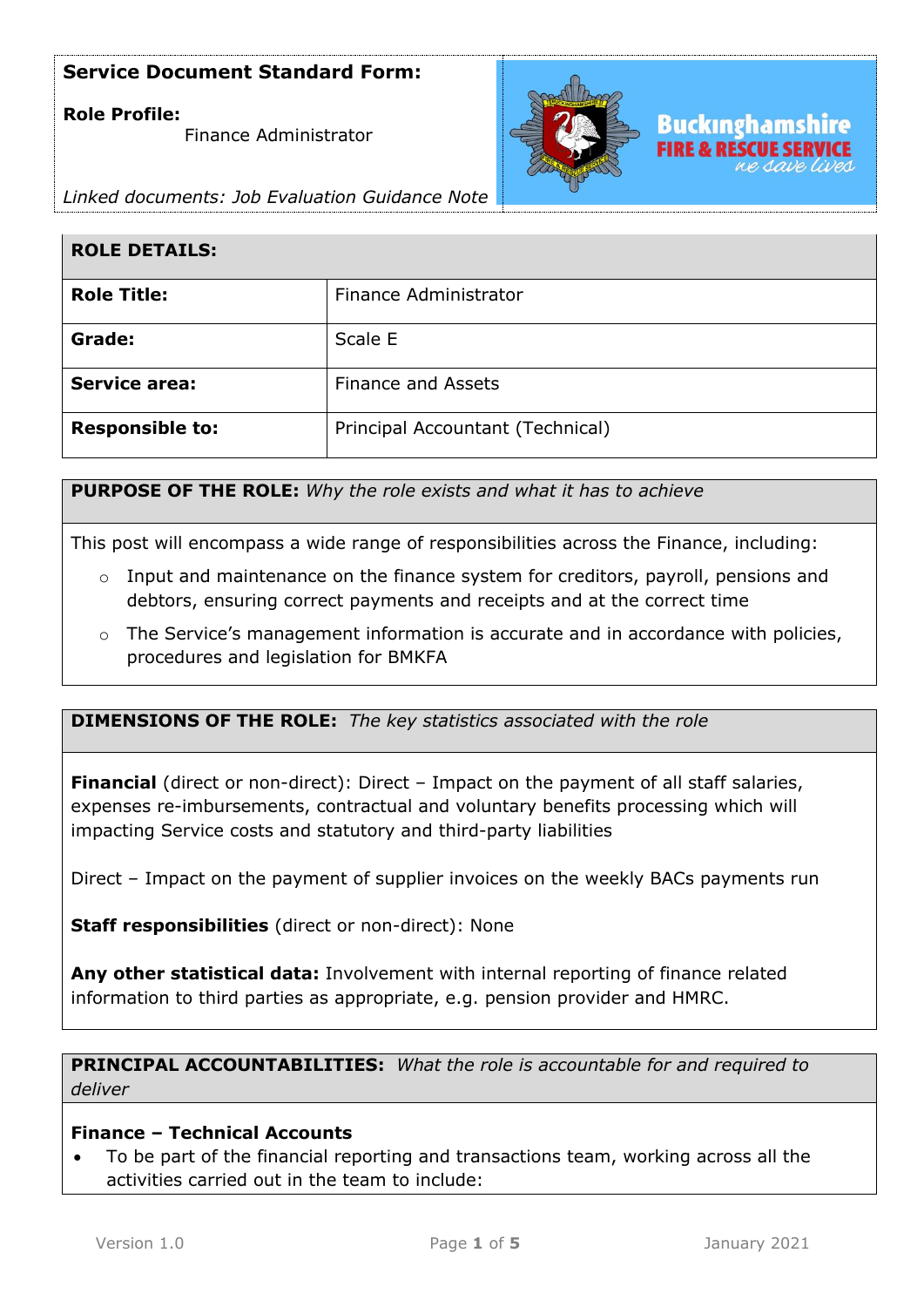### **Role Profile:**

Finance Administrator



## *Linked documents: Job Evaluation Guidance Note*

- $\circ$  Finance system administration and support including back-up and business continuity arrangements
- o Providing finance system training, when required
- $\circ$  Finance Transactions including banking, reconciliations and modelling
- $\circ$  Finance Reporting including statutory year end accounts and management reports, statutory, statistical and benchmarking returns
- o Accounts Payable including payroll and pension output checking and verification
- $\circ$  Accounts Receivable including debt recovery and debt management
- o Taxation expertise and advice
- $\circ$  Electronic Ordering requisitions and goods receipting
- o Treasury Management, Borrowing and Cashflow
- To process authorised financial transactions, changes etc including input on finance system to ensure that, creditors and debtors receive the correct payments at the correct time and the Service's management information is accurate.
- To ensure the efficient and effective delivery of support to customers through the financial accounting and transactions team, including finance system support and training.
- To support the maintenance of the electronic ordering, budget holder, requisitioner, goods receipting and invoice authorisation records, including substitutes, starters and leavers in accordance with financial regulations, instructions and procedures.
- To support and optimise the service cash receipting, allocate income to appropriate cost centres and cost element codes, investigating and rectifying any problems. Also, to proactively manage outstanding debt including monitoring and reducing Service debt levels, reporting monthly and upholding prevailing debt management policies and procedures. This will involve liaising with other departments and chasing up debtors.
- To support the regular checking and payment of all high-risk accounts (e.g. utilities) and keeping records up to date. To assist in the monitoring and clearance of control accounts and suspense accounts and check that proper safeguards are in place.
- To ensure procedure notes are in place for all activities within the job's remit and to keep them up to date. Also, to ensure guidance notes, finance manuals, changes in procedures/legislation are notified to all users in an accurate and timely manner and published on the intranet.
- To support and act as back up to the Finance Assistant as and when required.
- To assist in the closing of accounts and ensure all year end returns are completed, in accordance with policies, procedures and legislation.
- To keep up-to-date of latest legislation and provide up to date advice (including tax planning and modelling) and guidance notes to senior managers, finance system users and employees on taxation matters for payroll, CIS and VAT and assisting with Audits.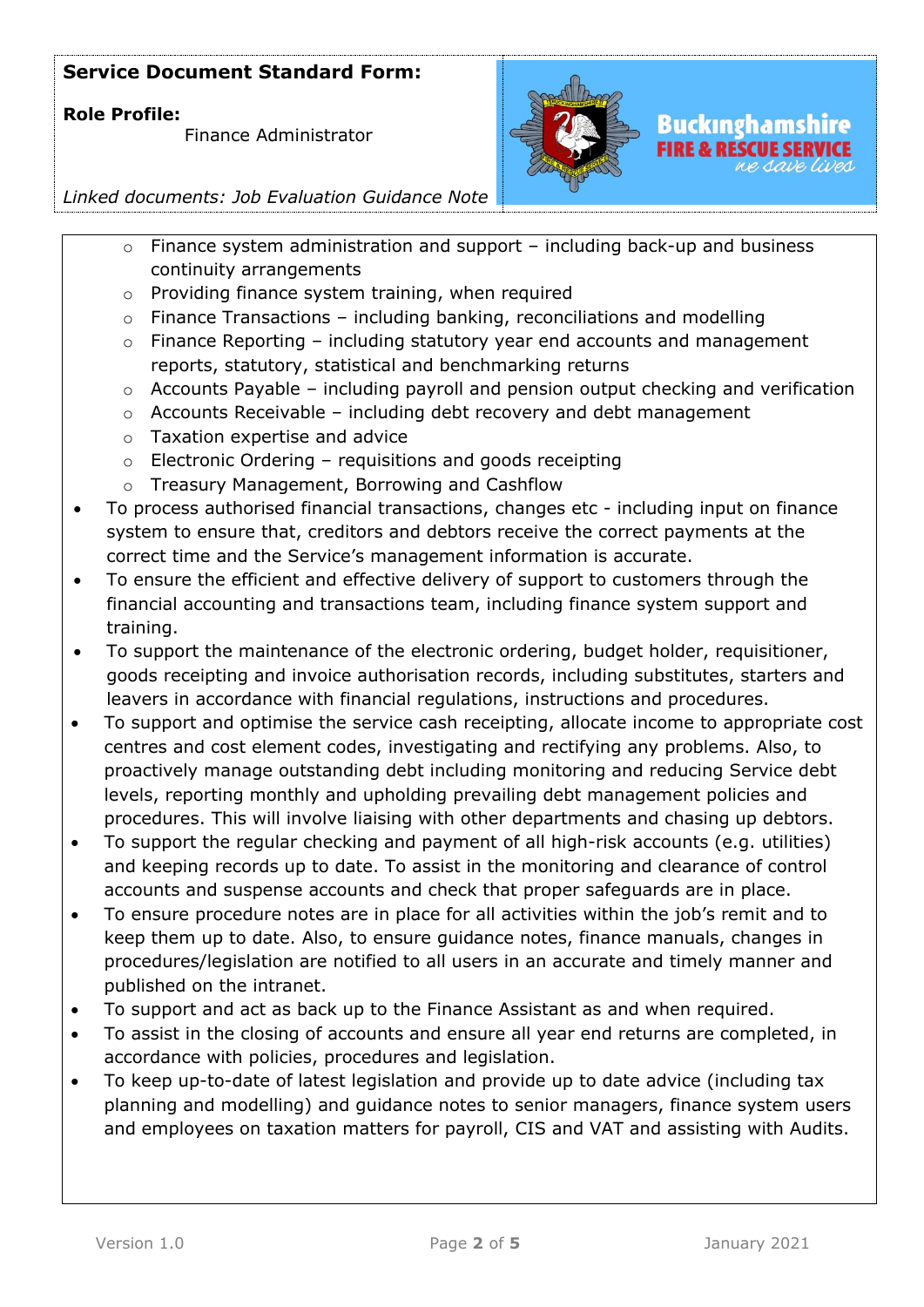### **Role Profile:**

Finance Administrator



## *Linked documents: Job Evaluation Guidance Note*

#### **Other**

- To ensure all administrative tasks are completed including filing, copying, postal distribution document collation, information gathering etc.
- To support the submission of statistical returns.
- Routine accountancy work to update the accounts including:
	- o Correction of coding errors
	- o Make out or input journals
	- o Postings to the accounts
	- o Processing of virement requests
- To participate in inter-departmental working groups on relevant corporate matters as required and to liaise with appropriate departments as necessary.
- To be aware of and provide financial advice and guidance on the interpretation and implementation of government grants, budgets and monitoring, pension queries, payroll queries, coding, virements, procedures and practices as required.
- To support and contribute to internal and external audits; service development reviews and the management of risk.
- In conjunction with the Principal Accountant, to continuously review current processes, procedures and policies for finance and ensure alignment with latest legislation, the Service's public safety and corporate plans and policies and procedures.

### **DECISION MAKING:**

#### **Make decisions**:

There will be an expectation for the post holder to make decisions related to their level, however outputs will be overseen by the line manager.

### **Significant say in decisions**:

The post holder will assist the Principal Accountant and Finance Assistant in making decisions in relation Technical Accounts.

**CONTACT WITH OTHERS:** *The frequent contact the role holder has with others and for what purpose* 

#### **Internal**:

- o Direct reports and line manager
- o Budget holders/purchase card holders
- o Finance system
- o Area/Group/Station Commanders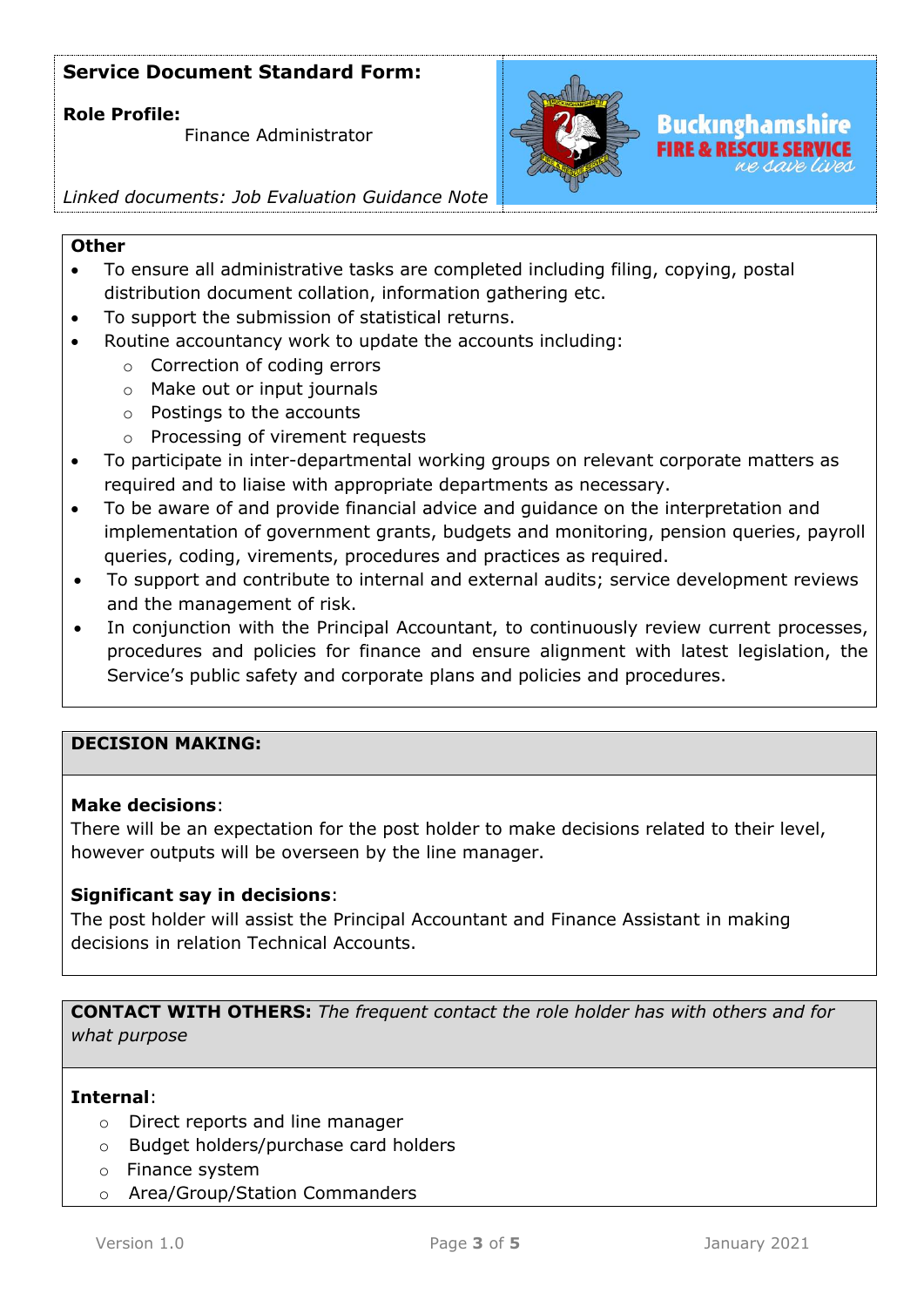### **Role Profile:**

Finance Administrator



Buckınghamshire

### *Linked documents: Job Evaluation Guidance Note*

### **External**:

- o Finance System Administrators
- o Suppliers
- o Customers
- o Internal/external appointed Auditors
- o Other Authorities
- o Professional Advisors (e.g. tax, treasury management)
- o Insurance provider
- o Banks, building societies, fund managers, brokers

### **PERSONAL REQUIREMENTS:**

- $\circ$  To participate in a programme of continuous personal and professional development relevant to the role
- o To demonstrate conduct and behaviours in accordance with the Service policies, values and norms
- o To comply with the Services' aims, organisational values and behaviours and their impact on this post
- o To be committed to protecting and respecting the privacy of individuals and the responsible handling of personal information
- o To ensure all aspects of health and safety are adhered to. Ensuring that all employees, visitors, contractors etc. within the area are following statutory requirements and Service policies and procedures
- o The Service is committed to safeguarding and promoting the welfare of children and vulnerable adults, and expects all employees and volunteers to share this commitment
- o To undertake, with appropriate training, the duties of other roles as required
- o To mentor and coach employees as required
- o To contribute to the development and implementation of relevant policies and procedures
- o Attend meetings as required and submit information in appropriate formats as required
- o To undertake any other duties which fall within the broad spirit, scope, levels and purpose of this role that may reasonably be required from time to time, at any location required by the Service